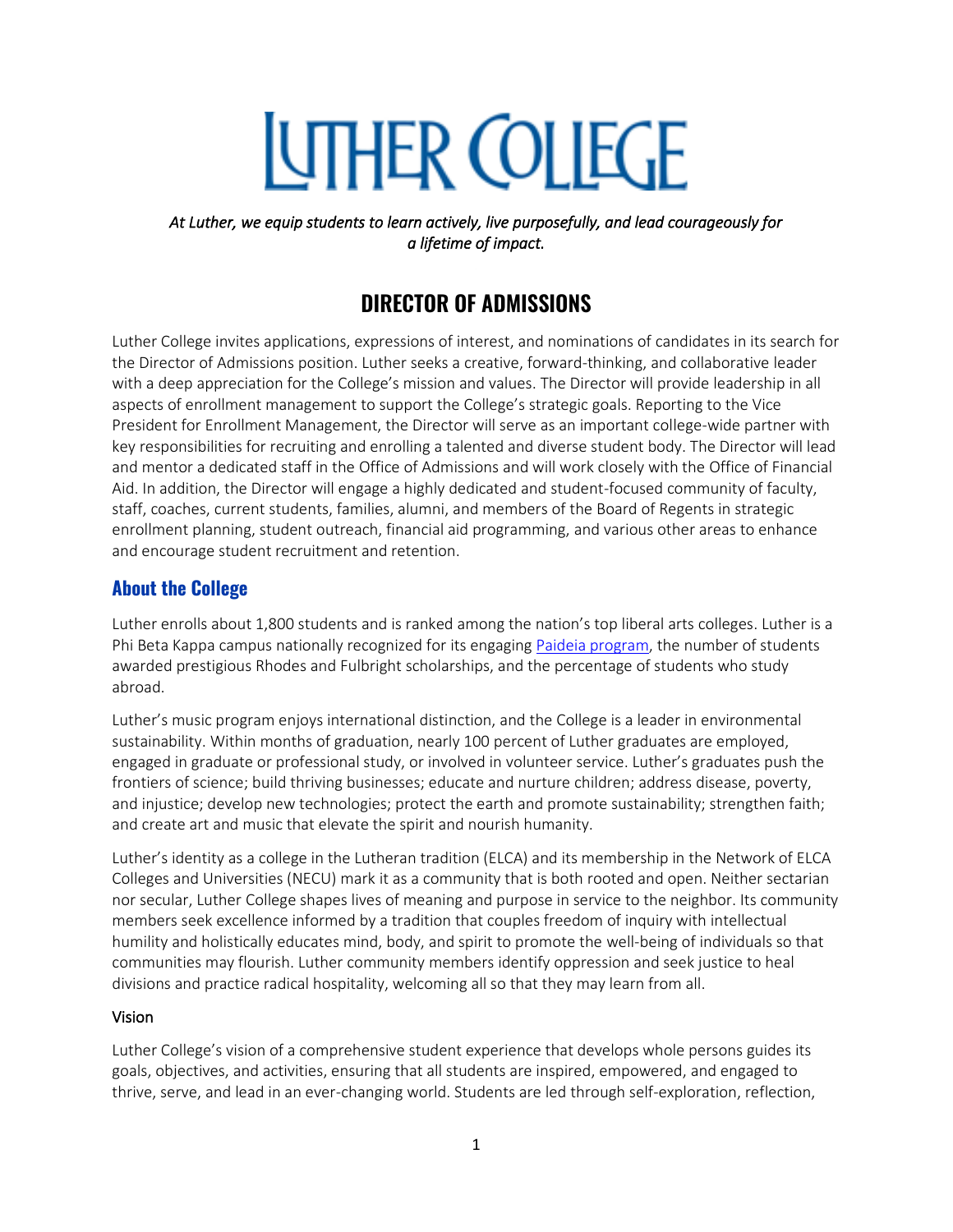engagement, and service experiences, a progression of inward to outward discoveries that expand upon place and community during each of the four years at Luther College. Students will learn about themselves and others through an interdisciplinary curriculum that emphasizes intersections. New perspectives and awareness will be shaped and refined into direction and purpose through intentional reflection and advising pathways. Internships and study away experiences will expand students' sense of community and engage them with others. Finally, leadership development through service will teach students how to use their strengths to work across differences in order to build community. Supporting each aspect of the experience is an emphasis on well-being that will teach students how to integrate their values and goals into lives and careers as servant leaders who are centered and resilient, empowered to serve the common good in an ever-changing world.

## **Academics**

Luther's liberal arts education prepares students for complexity, diversity, and change. The curriculum provides broad knowledge and the opportunity to go deep in a specific area of interest. By learning core skills such as communication and problem solving, students will be ready to enter the real world with integrity and success.

A liberal arts education at Luther qualifies students to work in their chosen field but enables them to work in a number of other fields as well, by teaching them to think flexibly and expansively, and by allowing them to graduate with a rich body of knowledge upon which they can draw to solve problems, think critically, and work creatively in many areas. The liberal arts foundation that students build at Luther help them develop academically, professionally, socially, and personally throughout their lives.

#### *Faculty*

There are currently 155 full-time faculty at Luther College, who are experts in their field and dedicated to fostering an engaged learning environment at the College. Of the full-time faculty, 95 percent hold the highest degree in their fields, and most of Luther's classes are taught by full-time faculty members. The faculty play key roles in supporting and advising students throughout their time at the College. The average class size at Luther is 20, and the student-to-faculty ratio is 11:1.

#### *[Music](https://www.luther.edu/music/)*

Around 700 student musicians—of all majors—participate in large ensembles, faculty-coached chamber groups, applied lessons, and master classes at Luther. Nearly 50 music faculty teach 200 music majors music theory/ear training, history, conducting, composition, church music, jazz, opera, and performance. Luther features 13 major ensembles, some of which tour nationally and internationally. Luther's signature "Christmas at Luther" program is an Emmy award–winning musical celebration performed by 400 musicians for an audience of over 7,000. It airs regularly on television, radio, and online.

#### *[Paideia](https://www.luther.edu/paideia/)*

"Paideia" (pie-DAY-uh) is a classical Greek term meaning "education." Paideia was a wide-ranging education that helped students become intellectually well-rounded citizens who could contribute ideas and solve problems in a free society. Paideia was essentially a liberal arts education. Developed in 1977, Paideia is a signature Luther program. Its endurance testifies to the intellectual transformation afforded to thousands of Luther students. This foundation grounds students for success in education and life. In Paideia, students and faculty read, think, discuss, and write about the questions and choices that matter.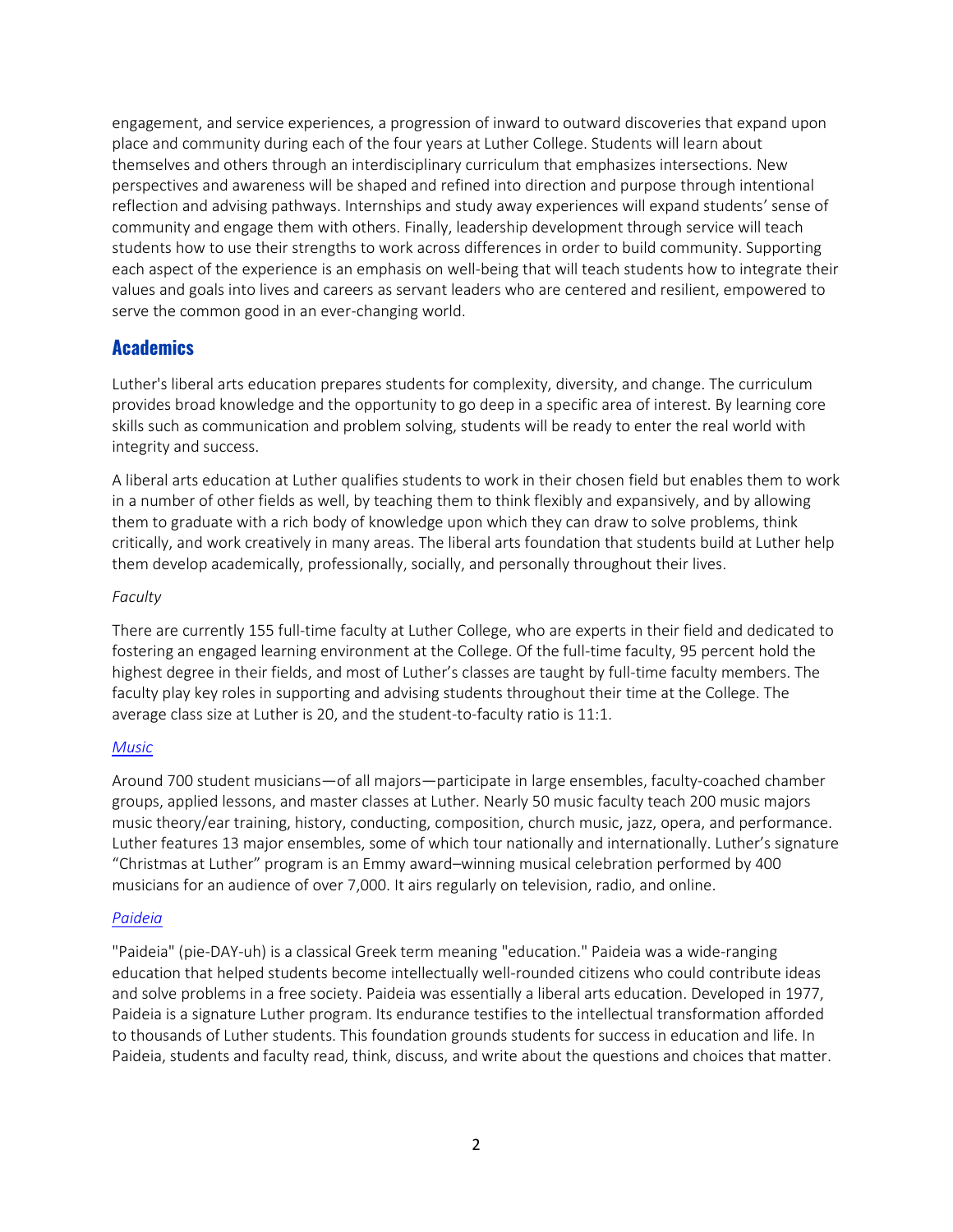#### *January Term*

January Term at Luther College alters the pace of the academic year. It is a time to focus, explore, and try new things. Luther students can broaden their perspectives through transformational study abroad programs, first-year seminars, individualized study programs, and study away courses. Students also have opportunities to prepare for their future through experiential learning and internship options during the J-term.

#### *[Center for Global Learning](https://www.luther.edu/global-learning/)*

The Center for Global Learning provides opportunities for students to enhance their academic development through engaging with international study opportunities. A Luther education connects students with vital global issues and ideas in many ways—through study and scholarship on campus and through off-campus studies, internships, and service around the globe. Campus conversations reflect the experiences and passions of more than 170 international students from over 70 different countries. Each year, over 500 Luther students expand their worldviews through international study, ranking Luther among the top baccalaureate colleges in the nation for the percentage of students who study abroad prior to graduation—over two-thirds.

#### *[Center for Sustainable Communities](https://www.luther.edu/sustainability/about/)*

The Center for Sustainable Communities coordinates all sustainability initiatives at Luther College. The mission of the Center is to promote sustainability and be a catalyst for change on campus and in the region. The College holds itself to a high standard when it comes to sustainability. A key part of the College's mission is to "practice joyful stewardship of the resources that surround us." Luther recognizes that sustainability goes hand in hand with a just, equitable, and prosperous society, and the College works hard not only to green the campus practices but also to teach students through academic courses and campus life that create a sustainable society.

#### *[Center for Ethics and Public Engagement](https://www.luther.edu/ethics-public-engagement/)*

The Center for Ethics and Public Engagement aims to extend conversation beyond the classroom by examining assumptions, exchanging ideas, and encouraging responsible action throughout the world. This mission is supported through programming such as guest speakers and residencies, brown-bag lunch discussions, reading groups, news hour gatherings, and panel discussions. Through these vibrant exchanges, the Center strives to connect the intellectual learning of the liberal arts with lives of active service and responsible citizenship.

#### *[Torgerson Center for Nordic Studies](https://www.luther.edu/center-nordic/about/)*

The Richard L. and Judith A. Torgerson Center for Nordic Studies honors Luther College's legacy as the first college in the United States founded by Norwegian immigrants. Its mission is to foster connections with today's Nordic region through innovative programs and partnerships. It is the only endowed undergraduate Nordic Studies Center in the United States.

## **Student Life/Athletics**

Students find that it is easy to become involved in life at Luther and make lasting friendships. Ninety percent of students live on campus in welcoming, renovated residences, and 95 percent of professors live within five miles. Luther is home to students from over 70 countries and 44 states who create an engaged student body and a deep sense of community. A constant stream of performances, lectures, films, music recitals, athletic games, and other events ensures that there is always something to do on campus.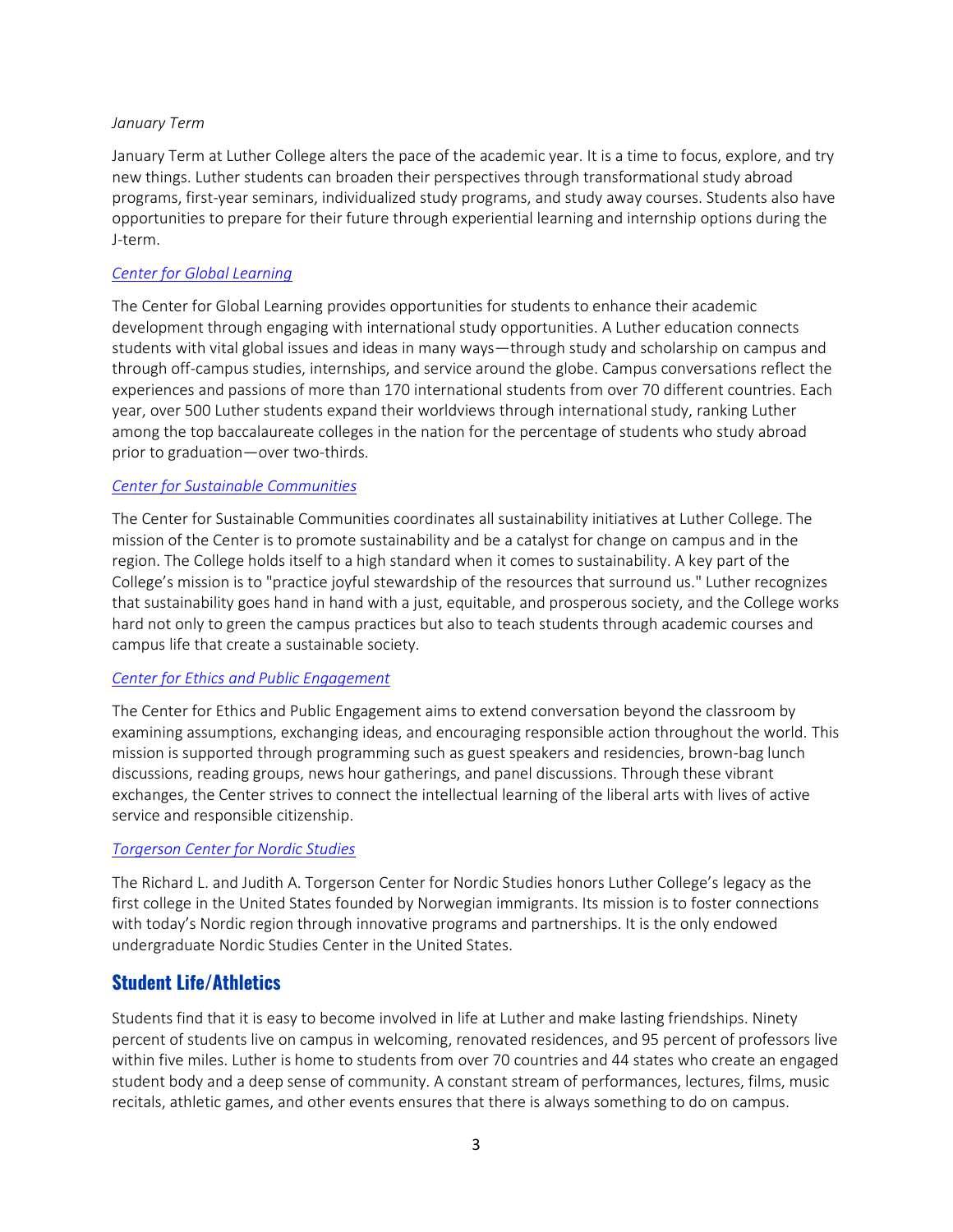A close-knit and friendly community, a range of residential living options, and plenty to do make life appealing for Luther students, 90 percent of whom live on campus all four years. Luther hosts more than 500 events each year, from concerts and academic presentations to Norse athletic events and theatre productions. Luther students are active on campus and in the greater community. Forty percent of all students play intramural and club sports. Students organize and lead more than 80 campus organizations. Approximately one-quarter of all students participate in intercollegiate athletics. Close to 70 percent volunteer locally and around the globe.

Luther is home to one of the most spectacular athletics settings in the Midwest. Highlights include the football field—Legacy Field—with its distinctive "Norse blue" turf, outstanding softball and baseball stadiums, and newly renovated outdoor tennis courts. There is also a 17,700 -square-foot aquatic center, a soccer pitch with lights for night games, and miles of beautiful cross-country trails. More than a quarter of Luther students participate in intercollegiate athletics and discover the power of championship-caliber teamwork. Luther's 19 intercollegiate teams regularly compete for championships in the NCAA Division III American Rivers Conference. The College has won 249 conference championships (167 men, 82 women) and has enjoyed 114 national tournament appearances and 40 individual national champions.

#### **Campus**

Luther College's central campus, situated on nearly 200 acres of limestone bluff country, comprises eight major academic buildings, seven residence halls, one village of townhouses, a state-of-the-art athletic complex, and a bustling student union. The College owns nearly 800 additional acres of natural areas that include woodlands, floodplains, prairies, marshes, and the Upper Iowa River. These areas, tied together by a five-mile hiking trail, not only offer recreation, but also provide students with outdoor laboratories.

Luther College is committed to the sustainability of its resources and has reduced its CO2 output by more than 50 percent since 2005. It has set a carbon neutrality target date of 2030. The Association for the Advancement of Sustainability in Higher Education (AASHE) ranked Luther in the top ten baccalaureate institutions in the U.S. in its "2020 Sustainable Campus Index" report.

The campus flows into Decorah, population 7,700, a warm and vibrant town that offers plentiful recreation; a charming downtown with numerous restaurants, coffeehouses, an independent bookstore, and a nationally recognized museum of Norwegian-American culture; natural beauty; and a close-knit community—all while providing the conveniences of a city many times its size. Recently, *U.S. News & World Report* named Decorah High School the top high school in Iowa for 2020. Decorah was also featured in *Smithsonian Magazine*'s annual list of the 20 best small towns to visit in America, as well as being named on Forbes' "America's Prettiest Towns" list and the 2015 Best Choice Reviews list of the 50 best small towns in America. Traveliowa.com has Decorah appearing on 10 different "top location" lists. In 2020, Thrillist named Decorah "The Must-Visit Small Town" in Iowa.

## **Campus Commitment to Diversity, Equity, and Inclusion**

The 2018–23 strategic plan compels Luther College to explore ways to innovate for increased student engagement and academic success and move toward the goal of inclusive excellence. The following additional initiatives are part of the efforts to achieve the goals outlined in the strategic plan.

Luther College is a founding member of the Liberal Arts Colleges Racial Equity Leadership Alliance (LACRELA) launched by the University of Southern California's Race and Equity Center. LACRELA will provide Luther College with a network of similar institutions and a rich set of resources to help sustain the College's commitment and attention to diversity, equity, and inclusion, and it complements Luther's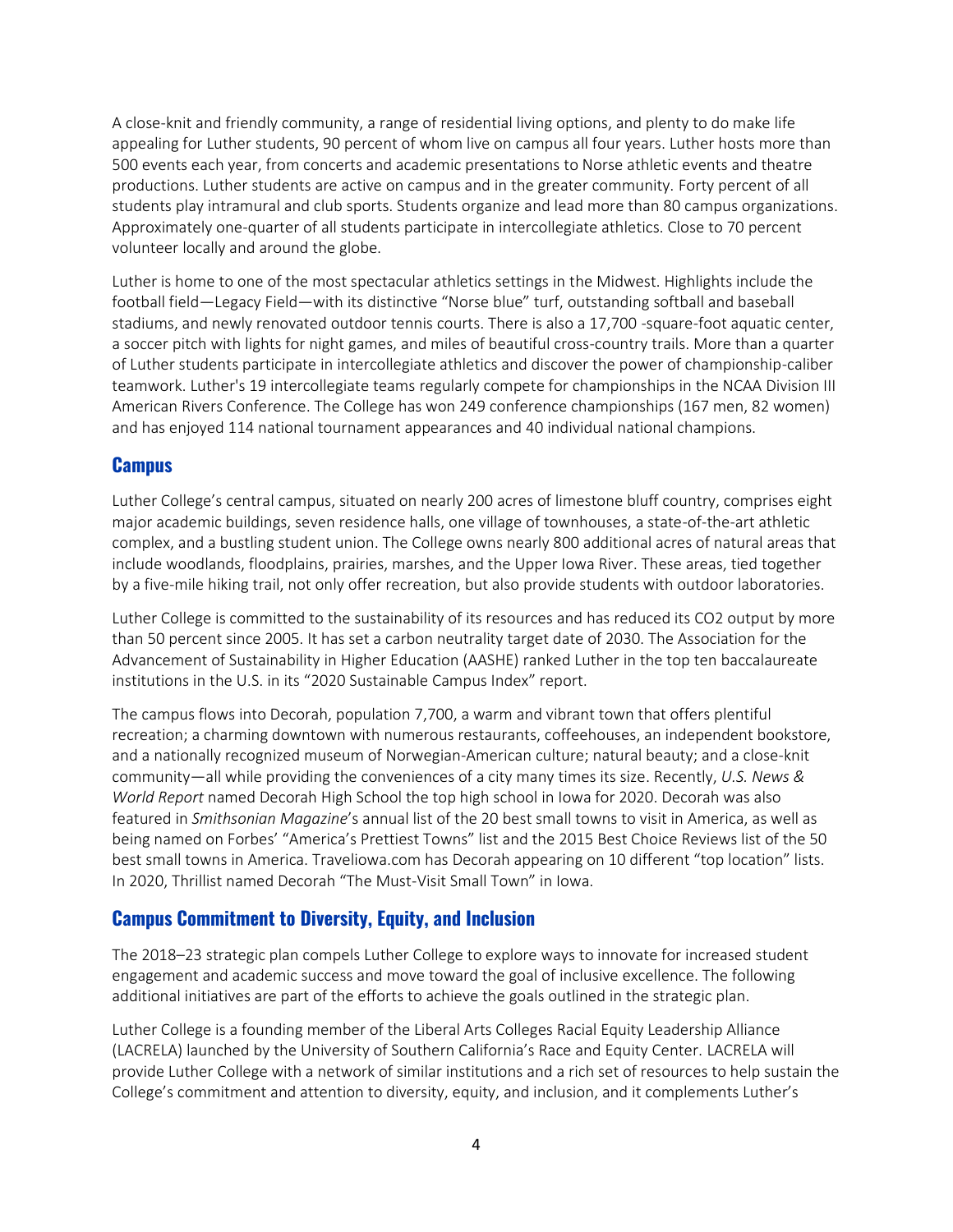ongoing collaboration with the Associated Colleges of the Midwest that is focused upon developing antiracism skills and knowledge.

Luther College reengaged with College Possible and launched th[e Catalyze Program](https://www.luther.edu/catalyze/) in fall 2018. Catalyze is a college access and completion program that utilizes recent college graduates as "near-peer" coaches to provide support to low-income students who also may be the first in their family to attend college. Luther joins a select cohort of six Catalyze partner institutions including Augsburg College, Coe College, the College of Saint Benedict, Saint John's University, the University of Cincinnati College of Arts and Sciences, and St. Cloud University. As with all Catalyze partner schools, two recent graduates have been selected as "near-peer" coaches.

In 2017–18 the Council for Equity and Inclusion, formerly known as the Diversity Council, dedicated significant time to reevaluating its structure and priorities. The strategic plan has positioned the Council for Equity and Inclusion as a campus and regional resource for training and expertise regarding inclusive excellence.

In fall 2018, after 15 years, the Diversity Center changed its name to the [Center for Intercultural](https://www.luther.edu/diversity/)  [Engagement and Student Success](https://www.luther.edu/diversity/) to better reflect an increased focus on intercultural engagement among students by building meaningful relationships through the sharing of cultural ways of knowing. The Center continues to provide programs and trainings, including Safe Zone and the Intercultural Development Inventory, as well as student programs like cultural and religious celebrations. It is also the home of the Catalyze program.

#### **Alumni**

There are close to 35,000 Luther alumni, and the connections they have with their alma mater, classmates, faculty, and friends are important and integral to the success of the institution. The Luther College Alumni Office, along with alumni volunteers, sponsors programs and events to bring Luther alumni together on campus, across the country, and around the world. They strive to keep alumni connected to one another and to the Luther community.

Homecoming is a special time at Luther College. Pre-pandemic, in 2019, Homecoming included nearly 60 events over three days with 2,500 attendees.

Alumni play a direct role in recruiting the next generation of Luther students through the Admissions Office's Alumni Ambassador Program. Every student a Luther graduate refers receives a \$1,000 scholarship each year, for four years, if they enroll at Luther.

## **Leadership**

Following an extensive national search, Dr. Jenifer K. Ward was unanimously appointed Luther College's  $11<sup>th</sup>$  president and joined the campus community on July 1, 2019. Dr. Ward is a distinguished scholar who earned her Ph.D. in Germanic languages and literatures from Vanderbilt University in Nashville, Tennessee, and received her Bachelor of Arts with distinction from Hendrix College in her hometown of Conway, Arkansas. Prior to becoming Luther's president, Dr. Ward served as Provost and Dean of the College for Centenary College of Louisiana.

Her previous roles include Associate Provost, Interim Provost, and Dean of the College at the Cornish College of the Arts in Seattle, Washington and faculty appointments at Gustavus Adolphus College in St. Peter, Minnesota, Rhodes College in Memphis, Tennessee, and The College of Wooster in Wooster, Ohio.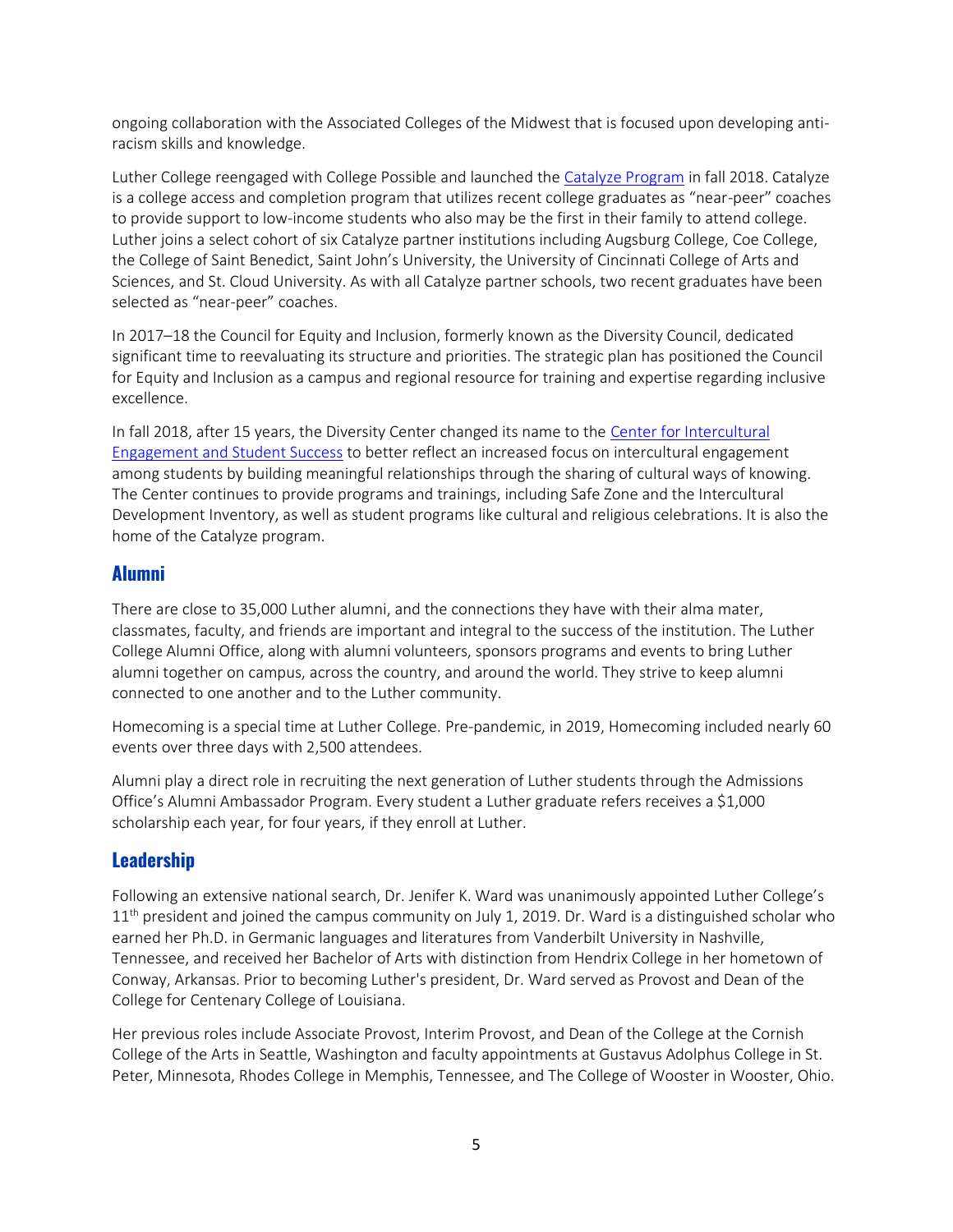In addition to leading Luther College through the response to and ongoing planning for the COVID-19 pandemic, including an inventive restructuring of the academic calendar to allow for a phased, flexible, and adaptive return to campus, Dr. Ward has overseen the creation of a new "community college to Luther" transfer pathway in the area of social work and the implementation of a new Rochester, MN semester in collaboration with the Mayo Clinic and other nonprofit partners.

# **The Board of Regents**

A thoughtful and dedicated Board of Regents provides the College with valuable leadership. It is composed of 26 active members, 14 are male and 12 are female, with areas of expertise in business, education, law, health care, and religion, among other fields. Each serves for four-year re-electable terms each. The President serves as ex-officio. There is active and supportive engagement from Regents emeriti.

Twenty-four of the active Regents are alumni. The full Board meets three times a year. In this Board, the Director will find members highly engaged in the life of Luther and genuinely enthusiastic about the College's future.

# **Financial Overview**

Luther's endowment stands at more than \$200 million. The operating budget for 2021–22 is \$65 million. For the 2021-22 fiscal year, the total cost of attendance is \$57,120 for full-time undergraduates. Ninetynine percent of the student body received financial aid during the 2020–21 academic year, and 17 percent of students were Pell eligible.

The College has navigated the ongoing pandemic with careful stewardship. Net assets are at an all-time high, and liquidity is strong. Increased student retention, government support, and "avoided costs" contributed to a stable financial footprint during the 2020-21 academic year.

# **The Position: Director of Admissions**

The Director of Admissions reports directly to the Vice President for Enrollment Management and leads a team of 10 professionals in the Office of Admissions. The Director serves on the division's leadership team with the Vice President and the Director of Financial Aid Operations and is an important partner in guiding Luther's enrollment strategy. In collaboration with the Vice President, the Director works to shape the development of communication, recruitment, and retention strategies; leads intentional diversity initiatives; creates admission policies and procedures; and manages the day-to-day operations of the admissions office.

# **Opportunities and Challenges for the Director of Admissions**

#### *Partner in the Development and Execution of a Strategic Enrollment Management Plan*

In partnership with the Vice President for Enrollment Management and senior leadership team, the Director of Admissions serves as an important voice in the development and execution of a strategic enrollment management plan that aligns with Luther's mission and strategic direction. The Director will collect and analyze data to inform and refine efforts that identify, recruit, enroll, and retain a diverse student body representing a variety of racial, ethnic, socio-economic, and first-generation backgrounds, as well as a diverse mix of international students who bring a global perspective to campus. With the goal of attracting exceptional students who will succeed and persist through graduation, the Director will guide progressive practices and policies that align with regional, national, and international demographic trends.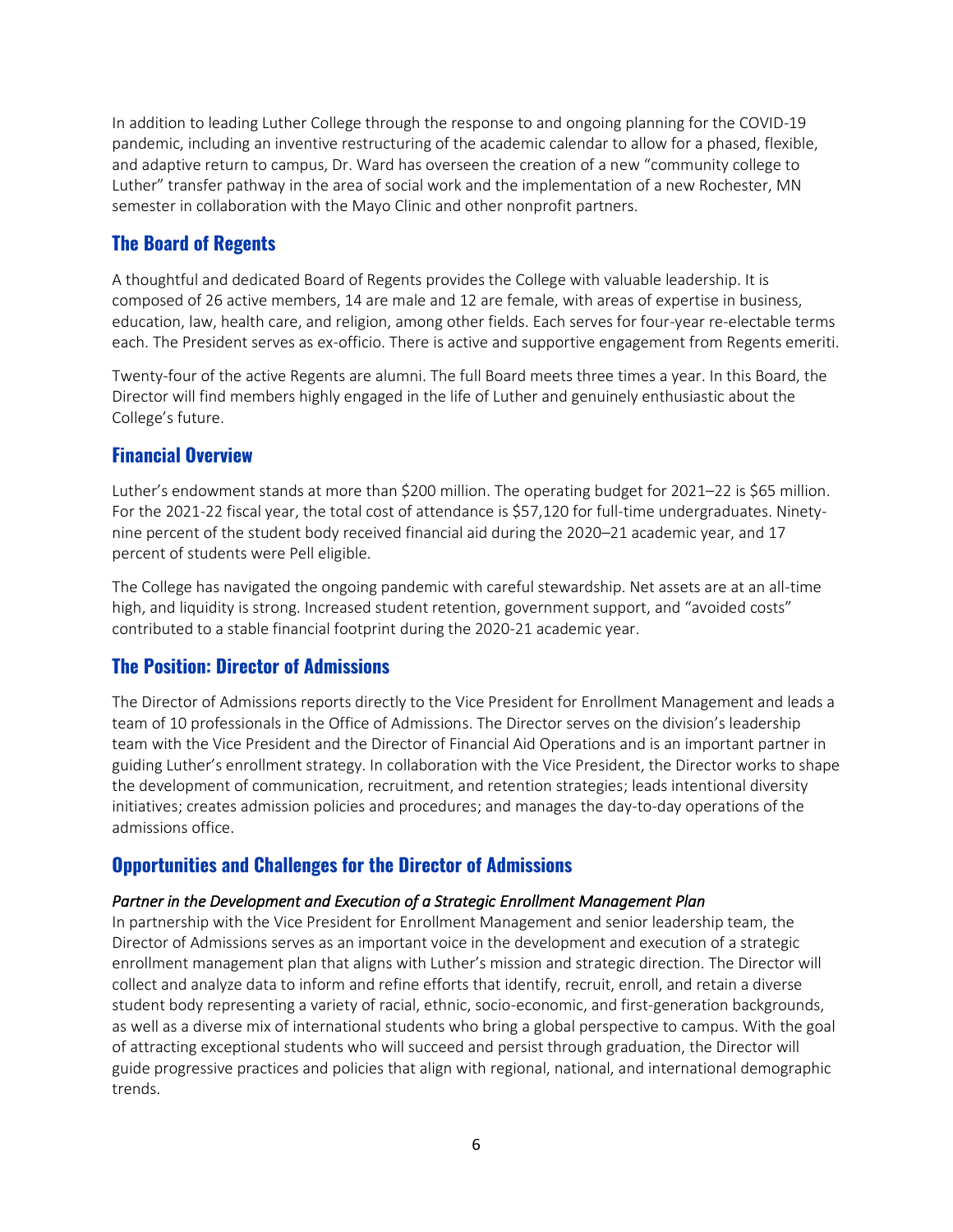#### *Strategically Utilize Resources to Optimize Enrollment Outcomes*

The Director will be a steward of Luther's resources, ensuring investment in areas of impact and the strategic use of scholarship monies to best attract students and drive enrollment. The Director will work closely with the Department of Music, the Athletics Department, and others to award scholarship monies to best recruit and retain a talented national and international student population. In addition, the Director will help in the planning and development of the annual departmental budget and provide leadership in monitoring and assessing the budget on a monthly, quarterly, and annual basis. The Director will provide oversight and direction to assist admission counselors with the management of travel and program budgets within the larger division budget.

#### *Focus on Partnerships - Internal and External*

The Director will lead the implementation of best practices in recruitment and bring a fresh and creative approach to sharing the Luther story. The Director will work to capture and leverage the energy and passion that the campus community brings to recruitment efforts and will partner with the Office of Marketing and Communications to craft exciting and inspiring materials as well as communication plans. Working closely with a talented and committed community of faculty, staff, coaches, current students, families, and alumni will be critical to achieving the shared goal of growing and retaining the student body at Luther.

The Director will form additional partnerships off campus that will benefit enrollment efforts. The Director will nourish the important relationship between the town of Decorah and the Luther Office of Admissions to identify and highlight opportunities and initiatives for partnerships in attracting students and families to town and campus. Relationships with high school counselors, community college representatives, and vendors will also be crucial to success in the role.

#### *Develop and Inspire the Admissions Team*

The Director will inherit a multi-generational and talented team of enrollment professionals who contribute a combined 187 years of experience at Luther. The Director will work to optimize the skills each of the individual team members bring and foster a culture of individual growth and professional development for the betterment of the team, all within an atmosphere of collaboration and collegiality. The Director will champion the work of the admissions team and inspire an environment of shared institutional responsibility for enrollment across campus. The Director will provide leadership and management best practices to evaluate staffing needs, hire, mentor, develop, and retain a strong team. The Director will offer exceptional quality service and embrace and value Luther's commitment to inclusive excellence.

#### *Expand the Luther Reach*

The Director of Admissions will utilize data to evaluate and lead the infiltration of new geographic markets and explore opportunities to enroll additional transfer and non-traditional populations. The Director will consider and expand opportunities to grow Luther's reach in music, athletics, and other key areas and partner with campus constituents to amplify summer camps and conference offerings that could increase exposure and have positive implications for future enrollments. As Luther considers new offerings in graduate education, the Director will be an important voice in driving enrollments with expanded offerings at the College.

Finally, the Director of Admissions will be instrumental in the continued evolution of Luther's digital outreach, optimizing systems and technology. Providing continuous evaluation of return on investment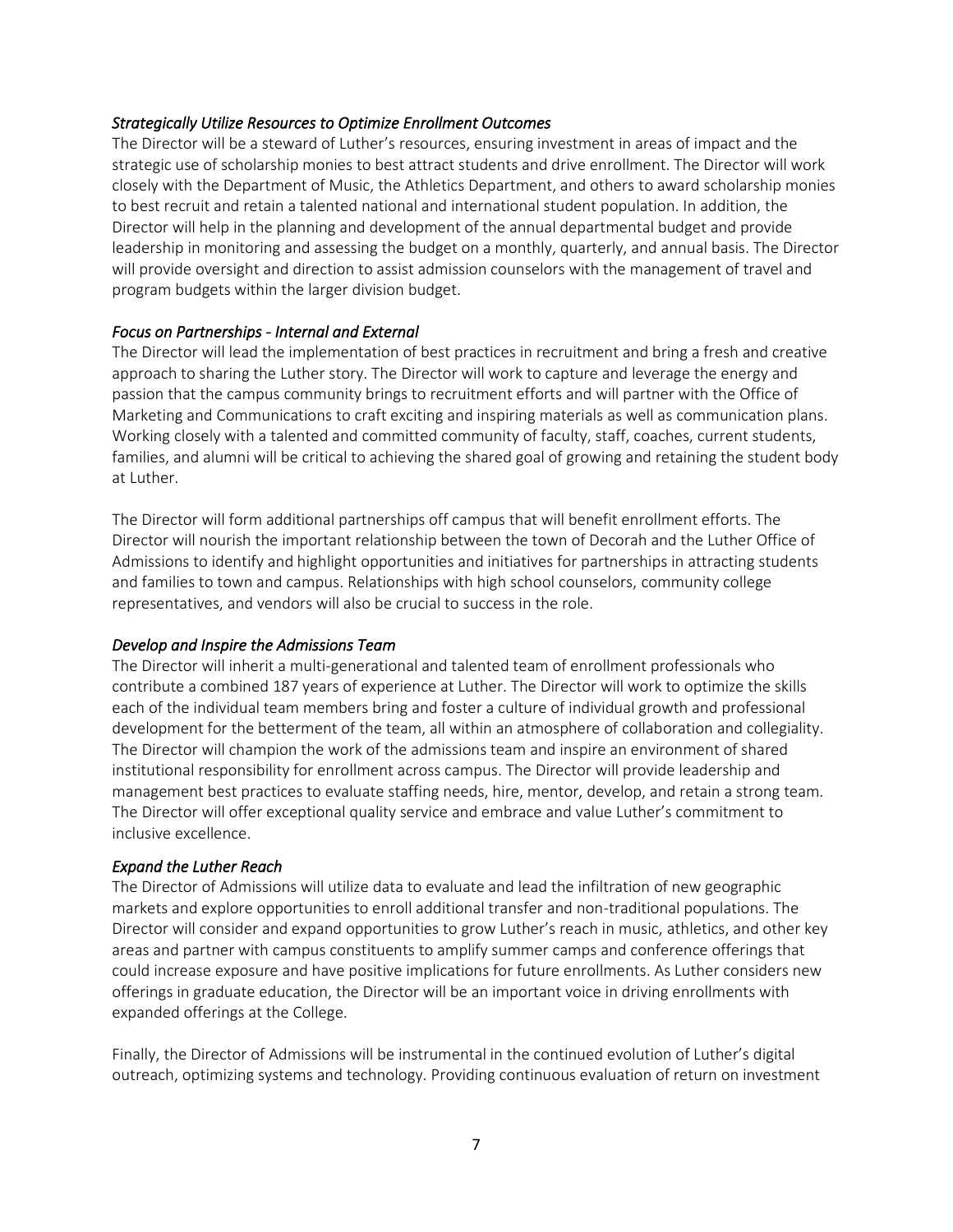and expanding the College's digital presence to reach new, and grow existing, markets will be critical to success in the role.

# **Key Responsibilities**

- Work closely with the Vice President for Enrollment Management to assist in the development, coordination, and implementation of the Luther College Strategic Enrollment Management Plan.
- Serve on the leadership team of the Office of Admissions and Financial Aid, partnering with the Director of Financial Aid Operations and Director of International Admissions to execute institutional enrollment strategies.
- Lead, administer, and oversee the daily operations of the Office of Admissions providing direction, instruction, and motivation to the staff in a fast-paced, technologically-advanced space.
- Guide a multi-generational team of admissions professionals in the recruitment of high-quality applicants and oversee the admission process from inquiry to matriculation.
- Consult with the Vice President for Enrollment Management to establish and continuously improve ongoing yield strategies and tactics.
- Work collaboratively with the Communications and Marketing team to develop content and materials to tell the Luther story.
- Serve on various campus committees, including the Luther College Strategic Enrollment Committee, the Council for Equity and Inclusion, Student Engagement and Retention Committee, and others as assigned.
- Represent the Office of Admissions through various speaking engagements to on- and off-campus constituencies.
- Conduct information sessions and/or admission visits with prospective students and families on admission requirements, financial assistance programs, scholarship eligibility, academic programs, student life, and other aspects of Luther College.
- Provide leadership, supervision, training, and performance management of admissions counselors, assistant directors, and associate directors of admissions, as well as provide necessary training to all other members of the department, as needed.
- Help to coordinate the hiring process for all open and approved positions within the Office of Admissions.
- Assist the Vice President for Enrollment Management in managing and revising the strategic enrollment plan, working to develop both short and long-term strategic recruitment plans.
- Work to ensure the College's admission efforts are committed to diversity and sensitive to the needs of educationally and economically disadvantaged students.
- Coordinate with the Admissions team to organize and implement group visit events, focusing on increasing attendance and providing a positive experience for all prospective students and families.
- Manage all recruitment processes including but not limited to high school visits, college fairs, offcampus recruitment events, on-campus individual and group visitation, high school counselor workshops, and campus community recruiting efforts.
- Maintain a working knowledge of Customer Relationship Management tools (Slate), and other forms of technology directly related to the recruitment of prospective students.
- Seek to provide annual professional development opportunities for admission team members.
- Collaborate with other campus departments and outside partners to achieve strategic goals.